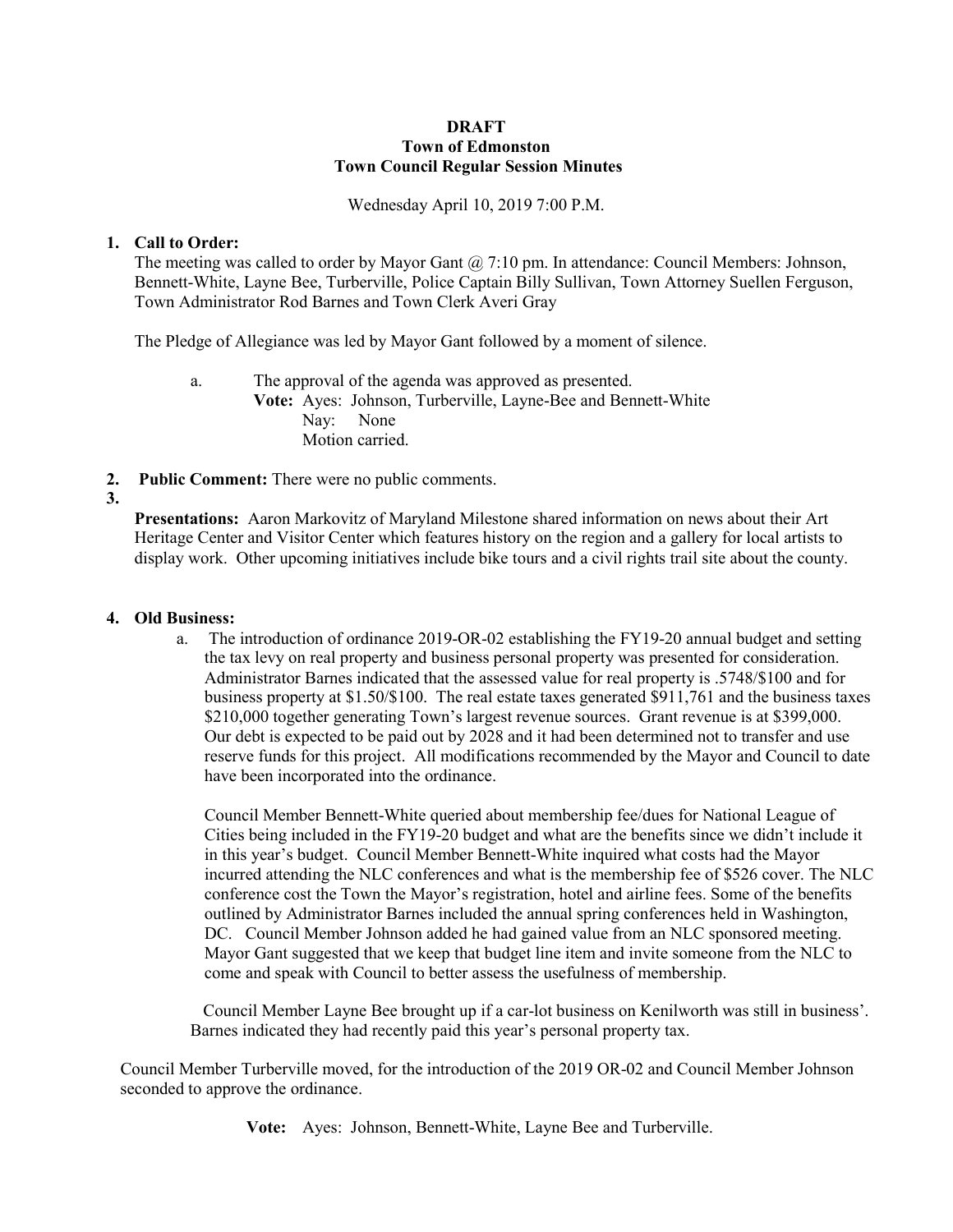Nays: None. Motion carried

# *5. New Business:*

a. The Town Council minutes from the work session meeting on March 13, 2019 were presented for consideration. Council Member Layne Bee moved with said revisions to be made: include discussion of hiring part time contract police officer. Within the Regular Town meeting minutes, paragraph 2 concerning the budget will be amended to include Decatur Street repair in the amended FY18-19 budget and in paragraph 3 copier options will be reviewed by staff and computer will be changed to IT Services, motion was seconded by Council Member Johnson.

**Vote:** Ayes: Johnson, Bennett-White, Layne Bee and Turberville Nays: None. Motion carried.

- b. The consideration of contract with TMG Construction for \$48,190.56 to correct the structural issues with the Public Works/Police Storage Building was discussed. Mayor Gant described the condition of and issues with the building with water intrusion that is causing a sink hole condition. Council Member Layne-Bee expressed concerns whether the building itself is worth the cost of the bid and whether the work completely will fix the problem. She suggested obtaining the price for a new building. Council Member Johnson inquired if building from scratch would better address the water issues. Administrator Barnes indicated the cost to replace is expected to be more than that to repair and an option is repair the floor by filling with grout at a cost of \$27,000 and forgo re-doing the slab replacement although it's not recommended. Council Member Bennett-White inquired if there were other bids. It was indicated this is a state contract and did not require bidding. Council Member Turberville inquired about the building dimensions. Town Attorney Ferguson added that any re-build would require a site requirement process which likely would add to the costs. It was determined not to vote on this proposal until the May meeting, but Mayor Gant described that in meantime storage Pods should be rented so the Public Works and Police Department can clear out the buildings.
- **6. Police Report** Captain Sullivan informed Council that the County police conducted a raid at a local address in Town and retrieved hand guns, narcotics which led to two arrests. Information was shared with the Code Officer as property raided is a rental. An applicant for the police officer jobs withdrew due to an arm injury and another already certified applicant with experience isn't looking good. We're now left with two rookie applicants and going through background checks and looking into option through FOP retirees that are interested in a second career. Council Member Turberville inquired about College Park police department structure and budget mentioning it's much larger in size, but the percentage of budget is about 10% compared to the 50% costs for Edmonston. Wants to see what economies are possible as a result. Captain Sullivan is investigating with College Park how they contract with Prince George's County Police Department. He and the Town Administrator are meeting with the Public Services Department Head at College Park. Town Attorney Ferguson shared that we should hire part time officer on an hourly basis and not be assigned personnel to avoid those looking for work to add hours leading to retirement. College Park's hiring practice better guarantees our interest is forefront versus assigned part-time officers. Council Member Bennett-White inquired about professional development activities Captain Sullivan has engaged in since taking over as interim head of the department. Captain Sullivan indicated various classes at LGIT, basic required training and monthly meetings have been completed.